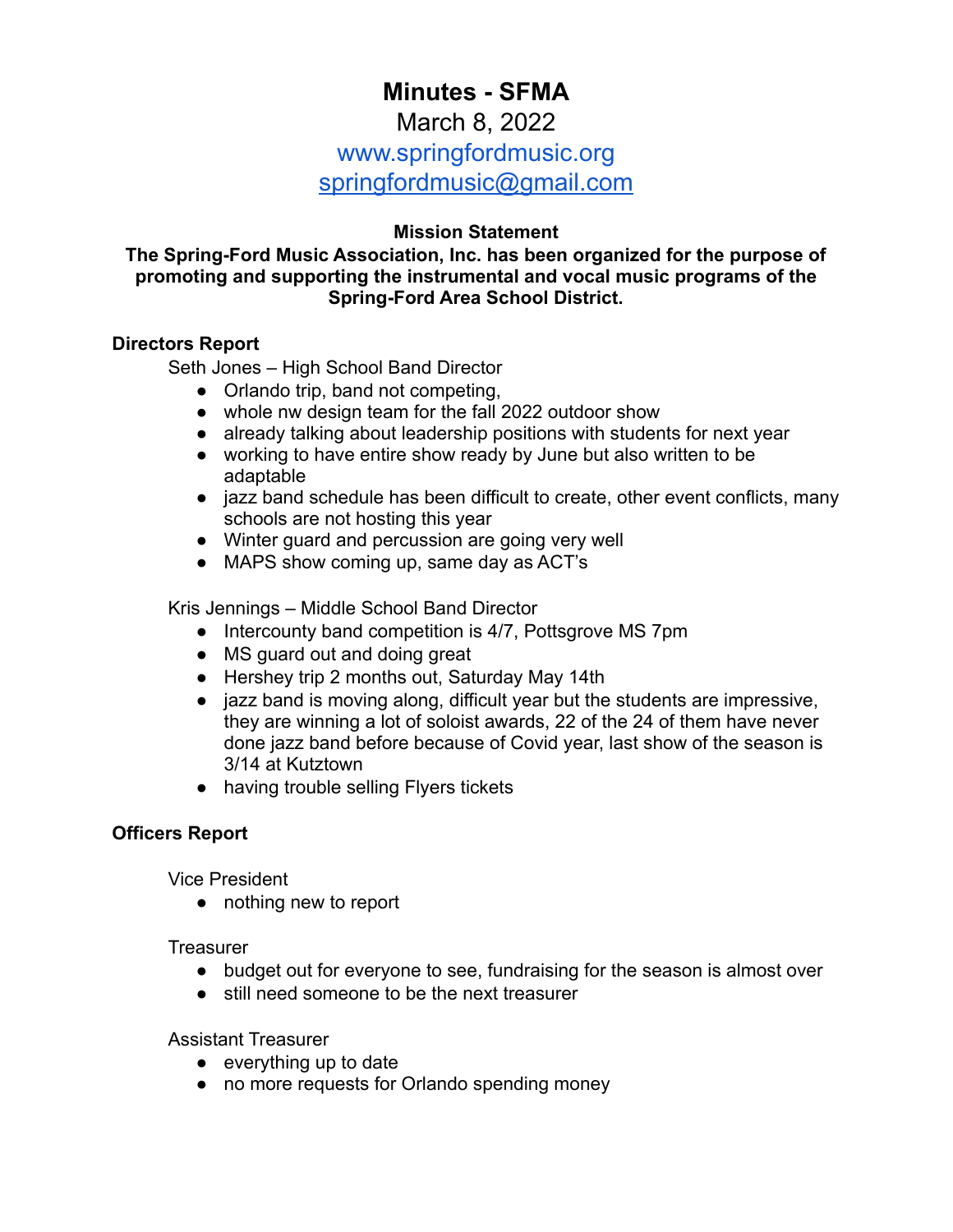**Secretary** 

• Sign up Genius went out for MAPS, printed sheets at meeting as well, please sign up for a position, we need a lot of help

## **Committee Reports**

**Concessions** 

- everything is inventoried
- will need volunteers and food donations for MAPS

#### **Fundraising**

- purse bingo was a huge success
- new partners in the community: Handel's and Waltz's
- trivia night 4/29
- everyone needs to keep sharing fundraisers outside of the SFMA members

Scrip

- \$163 to SFMA
- sold over \$10,000

#### Ram Crew/Vehicles

- all props are done for indoor shows
- lots of trucks in use this year, not cheap, gas prices are up and rising
- need more drivers for next year
- need help to build out truck for Orlando

#### Data

● 90 members

#### **Chaperones**

- more needed for percussion and jazz band
- substantial clearances are needed for any volunteer and they have to be an SFMA member
- question as to why indoor winds cannot travel to NJ for competition, answer is because instructor is not a Spring-Ford employee and can't cross state lines with all volunteers

#### Uniforms

- Marching band uniforms are back from the cleaners
- Indoor unit uniforms are all in and fitted

#### Attire

- T-shirt store is open
- all back orders have been delivered